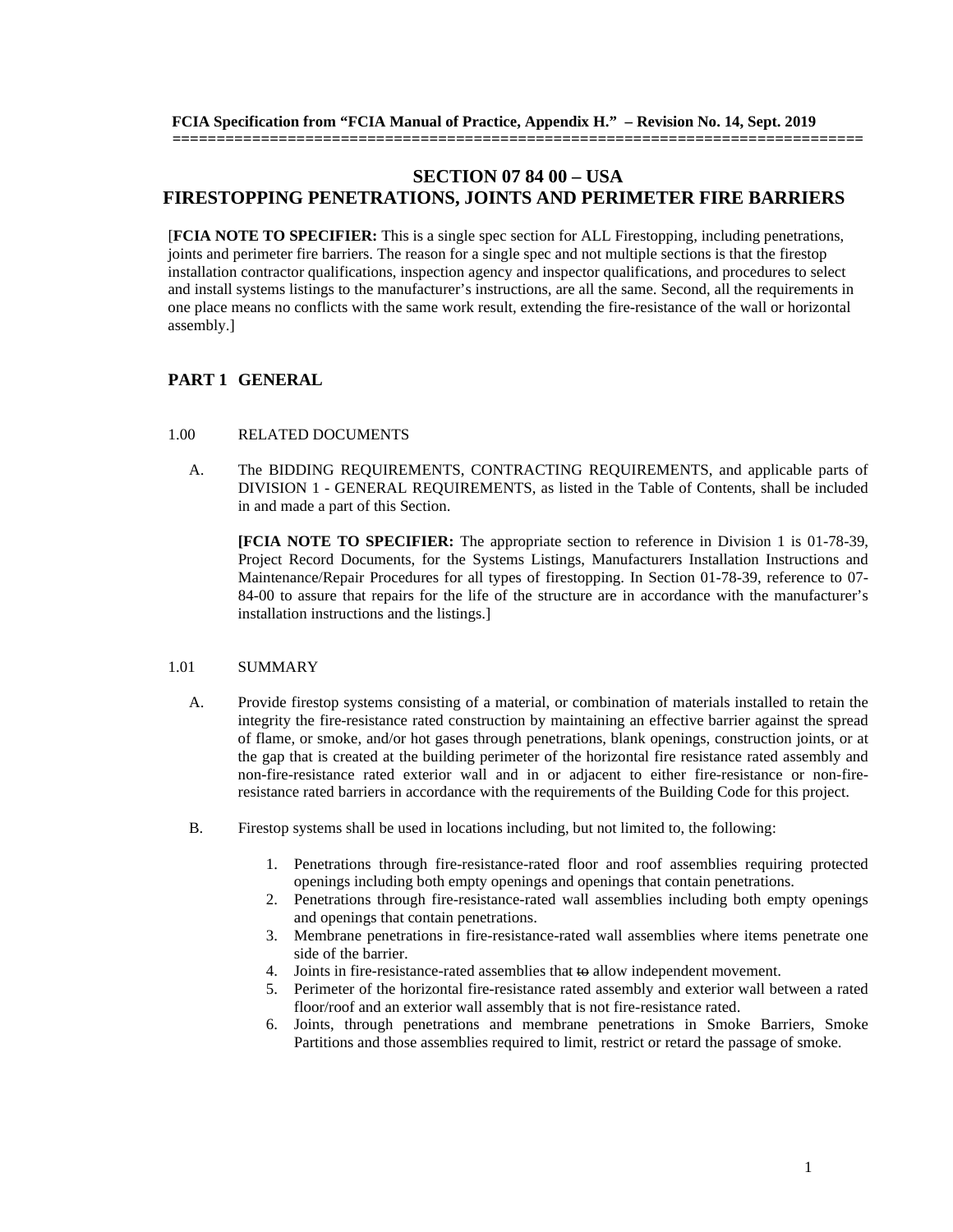## 1.02 RELATED WORK

- A. Examine Contract Documents for requirements that affect Work of this Section. Other Specification Sections that relate directly to Work of this Section include, but are not limited to:
	- 1. Division 03 00 00 CONCRETE; Concrete work
	- 2. Division 04 00 00 MASONRY
	- 3. Division 07 80 00 THERMAL AND MOISTURE PROTECTION
	- 4. Division 08 44 00 OPENINGS; CURTAINWALL AND GLAZED ASSEMBLIES CURTAIN WALL SYSTEMS
	- 5. Division 09 20 00 PLASTER AND GYPSUM BOARD
	- 6. MasterFormat 1995 Division 15 MECHANICAL
	- 7. MasterFormat 1995 Division 16 ELECTRICAL, LIGHTING, POWER, ALARMS and COMMUNICATIONS
	- 8. MasterFormat 2014 Division 21 00 00 FIRE SUPPRESSION
	- 9. MasterFormat 2014 Division 22 00 00- PLUMBING
	- 10. MasterFormat 2014 Division 23 00 00 HEATING, VENTILATION AND AIR CONDITIONING(HVAC)
	- 11. MasterFormat 2014 Division 25 00 00 INTEGRATED AUTOMATION
	- 12. MasterFormat 2014 Division 26 00 00 ELECTRICAL
	- 13. MasterFormat 2014 Division 27 00 00– COMMUNICATIONS
	- 14. MasterFormat 2014 Division 28 00 00 ELECTRONIC SAFETY AND **SECURITY**

## 1.03 REFERENCES

- A. Comply with applicable requirements of the following standards. Where these standards conflict with other specified requirements, the most restrictive requirement shall govern.
	- 1. American Society for Testing and Materials (ASTM).
		- a) E 84 Test Method for Surface Burning Characteristics of Building Materials
		- b) E 119 Test Method for Fire Tests of Building Construction and Materials
		- c) E 136 Test Method for Behavior of Materials in a Vertical Tube Furnace at 750F
		- d) E 814 Fire Tests of Through-Penetration Fire Stops
		- e) E 1399 Cyclic Movement and Measuring Minimum and Maximum Joint Widths
		- f) E 1966 Test Method for Resistance of Building Joint
		- g) E 2174 Standard Practice for On-Site Inspection of Installed Fire Stops
		- h) E 2393 Standard Practice for On-Site Inspection of Installed Fire Stop Joint Systems
		- i) E 2307 Standard Test Method for Determining the Fire Endurance of Perimeter Fire Barrier Systems Using the Intermediate-Scale, Multi Story Test Apparatus (ISMA)
		- j) E 2837 Standard Test Method for Determining the Fire Resistance of Continuity Head-of-Wall Joint Systems Installed Between Rated Wall Assemblies and Nonrated Horizontal Assemblies
	- 2. Factory Mutual (FM) Approvals:
		- a) FM Approval Standard of Firestop Contractors Class 4991
		- b) FM Firestop Exam
		- c) FM Approvals Standard for Firestops Class 4990
	- 3. Firestop Contractors International Association (FCIA):
		- a) MOP FCIA Firestop Manual of Practice
		- b) FCIA Recommended Professional Practice RPP-L-2018-1, for the Identification of Fire-Resistance Rated and Smoke Resistant Penetration and Joint Firestopping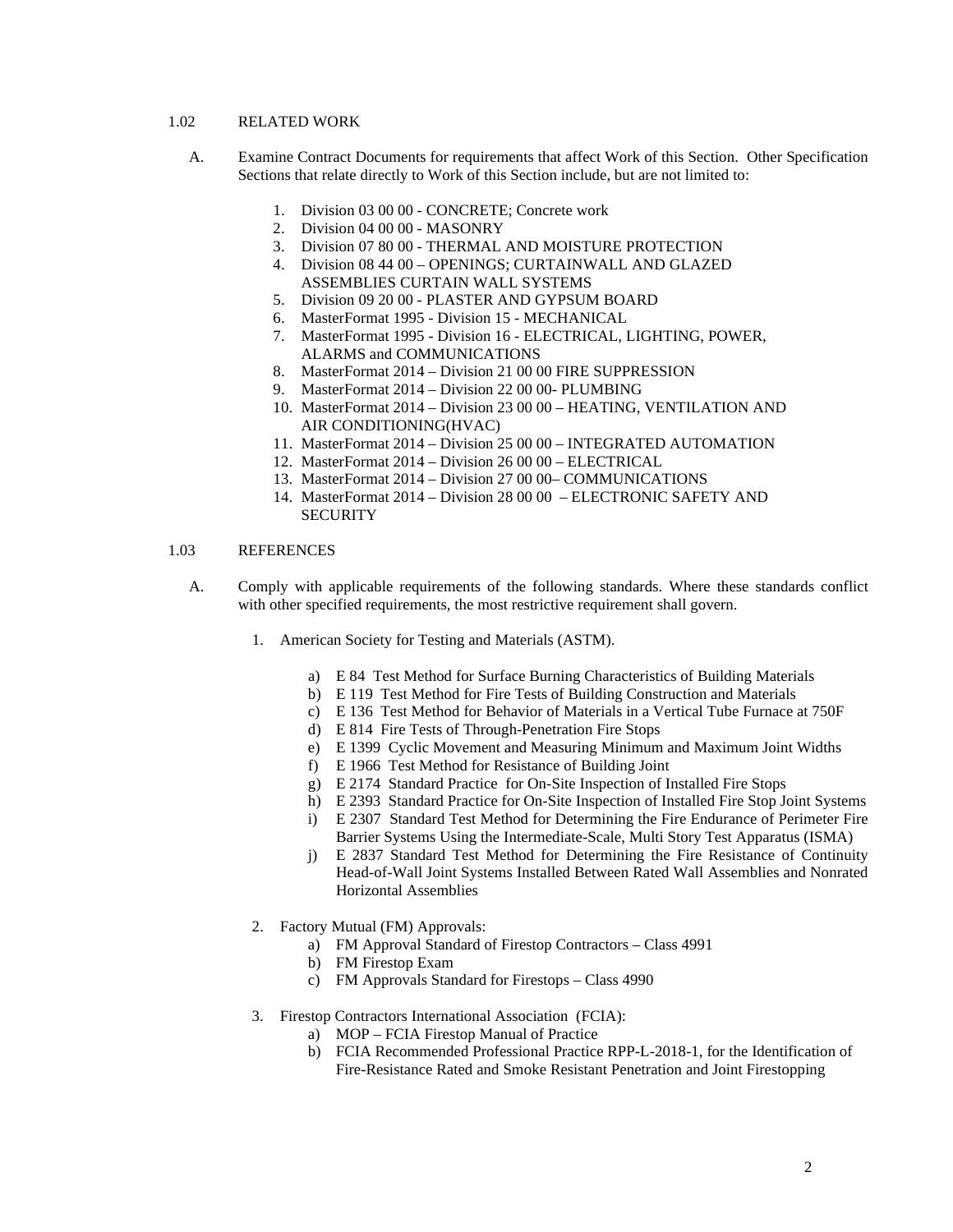- 4. International Accreditation Services
	- a) iAS Accreditation Criteria for Special Inspection Agencies AC-291
- 5. International Firestop Council (IFC):
	- a) Ref. 1 Recommended IFC Guidelines for Evaluating Firestop Engineering Judgments
	- b) Ref. 2 Inspectors Field Pocket Guide
	- c) Ref. 3 IFC Recommended Guidelines for Performing Destructive Testing for Installed Penetration Firestop Systems, Fire Resistive Joint Systems, or Perimeter Fire Barrier Systems.
- 6. National Fire Protection Association (NFPA):
	- a) NFPA  $1$  The Fire Code
	- b) NFPA 70 National Electric Code
	- c) NFPA 101 Life Safety Code
	- d) NFPA 221 Fire Walls and Fire Barriers (preliminary to be released)
	- e) NFPA 251 Fire Tests of Building Construction and Materials
- 7. Underwriters Laboratories, Inc. (UL):
	- a) UL Qualified Firestop Contractor Program
	- b) UL Firestop Exam
	- c) UL 263 Fire Tests of Building Construction and Materials
	- d) UL 723 Surface Burning Characteristics of Building Materials
	- e) UL 1479 Fire-Tests of Through-Penetration Fire Stops
	- f) UL 2079 Tests for Fire Resistance of Building Joint Systems

## 1.04 SYSTEM PERFORMANCE REQUIREMENTS

- A. Penetrations: Provide and install firestopping products that once installed to the tested and listed system or engineering judgment (EJ) / equivalent fire-resistance rated assembly (EFRRA) to become firestop systems or EJ/EFRRA's that are produced to resist the spread of fire, and/or the passage of smoke through breaches, gaps, openings, in fire-resistance-rated and smoke resistant assemblies according to requirements indicated, including but not limited to the following:
	- 1. Firestop all breaches made in fire-resistance rated assemblies for penetrating items passing through fire-resistance-rated wall and floor assemblies and other locations as indicated on the drawings.
	- 2. Provide and install complete penetration firestopping systems that have been tested and approved by a nationally recognized third-party testing agency to the listing and the manufacturers installation instructions.
	- 3. F Rated Through-Penetration Firestop Systems: Provide through-penetration firestop systems with F ratings indicated, as determined through testing in accordance with ASTM E 814 or UL 1479, but not less than one hour or the no less than the fire-resistance rating of the construction assembly being penetrated by the penetrating item.
	- 4. T Rated Through-Penetration Firestop Systems: Provide firestop systems with T (temperature) ratings, in addition to F ratings, as determined per ASTM E 814 or UL 1479, where indicated and required by the applicable Building Code.

**[FCIA NOTE TO SPECIFIER**: The T Rating has exceptions for when breaches occur and penetrations are made in horizontal assemblies that are inside a rated wall assembly or shaft]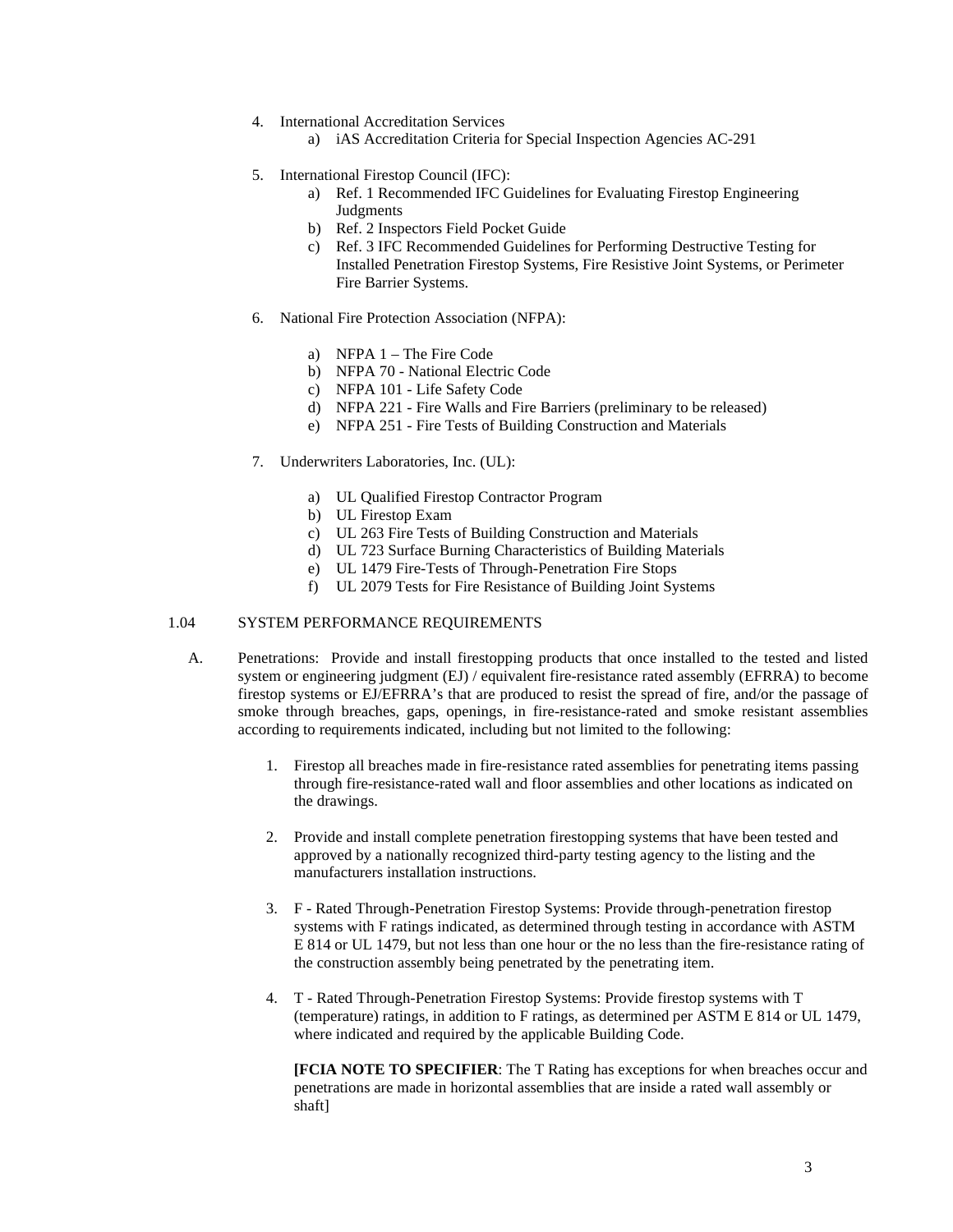5. L – Rated Through-Penetration Firestop Systems: Provide firestop systems with Air Leakage (L) ratings, in addition to F and T ratings, as determined in accordance with UL 1479, where indicated.

[**FCIA NOTE TO SPECIFIER:** Air Leakage Ratings are required for fire-resistance rated assemblies that are also to resist the passage of smoke, typically smoke barriers. For smoke partitions which are not fire-resistance rated, the non rated smoke and sound products might be acceptable to retard the passage of smoke if adequate testing exists from the manufacturer. Another option is to specify a L Rated Firestop System, installed as if the assembly was fire-resistance rated in addition to smoke resistant. This is the designer and building owner's choice to make.]

6. (Optional) W – Rated Through-Penetration Firestop Systems: Provide firestop systems with W Water Resistance ratings, in addition to F, T and L ratings, as determined in accordance with UL 1479, UL 2079, where indicated.

**[FCIA NOTE TO SPECIFIER::** Tested and listed systems and the manufacturers installation instructions are key to whether the products will be suitable for use in specific applications. There are various ratings produced from tests based on ASTM E 814, UL 1479, ASTM E 1966, UL 2079, ASTM E 2837, and ASTM E2307.

**F-Fire Resistance,** is the time in minutes or hours, when flame pokes through the assembly to the non-fireexposed side of test assembly.

**The T-Temperature rating,** is to test to measure if the through penetration firestop penetrating item(s) or fire-resistance rated joint assembly increase in temperature 325F above ambient 12" above the horizontal assembly. The T Rating is to measure how long it takes for the penetrating item or assembly to increase in temperature enough to catch combustibles on the non-exposed side of the assembly on fire 12" away.

The **H-Hose Stream is** mandatory for the F and T Ratings in ASTM and UL Standards. It is optional in the Canadian standards.

**The L Rating,** is for air leakage through the assembly at ambient temperature and 400F. The air simulates smoke moving through the assembly, with the L providing a quantifiable value for contractors to meet some code requirements in smoke barriers. The International Building Code requires <5cfm/sf of opening area for each penetrant and no more than 100cfm / 100sf of wall area.

**The W-Rating** is for water resistance. The W rating tests conditioned material (about 30 days old) to see if water leaks through the assembly after 72 hours under a 3' water column over the firestop. It is an optional rating and is used to protect areas from water leaking through the assembly. Note that the test is performed when the material is fresh, not aged, nor exposed to cleaning chemicals, movement of the assembly or the penetrating item(s).

**The I-Insulation Rating,** is similar to the T Rating and measures temperature rise on the unexposed side of the assembly.

**The I-Integrity Rating,** is similar to the F-Fire rating in that the failure point is when flame pokes through the assembly.]

**[**The various building codes require firestopping with fire-resistance-ratings equal to the assembly where the void, breach, opening or gap is made for a joint, or penetrating item to pass through the assembly. The **F-Rating,** then, is equal to the fire-resistance of the assembly. The **T-Rating,** however, is different. There are a few exceptions in the codes where T-Ratings are not required such as in fire-resistance-rated shafts and inside walls. **L-Ratings** are required for smoke barriers in the International Building Code (IBC), and are listed in Chapter 8 of NFPA 5000 and NFPA 101, but not required by the occupancy chapters in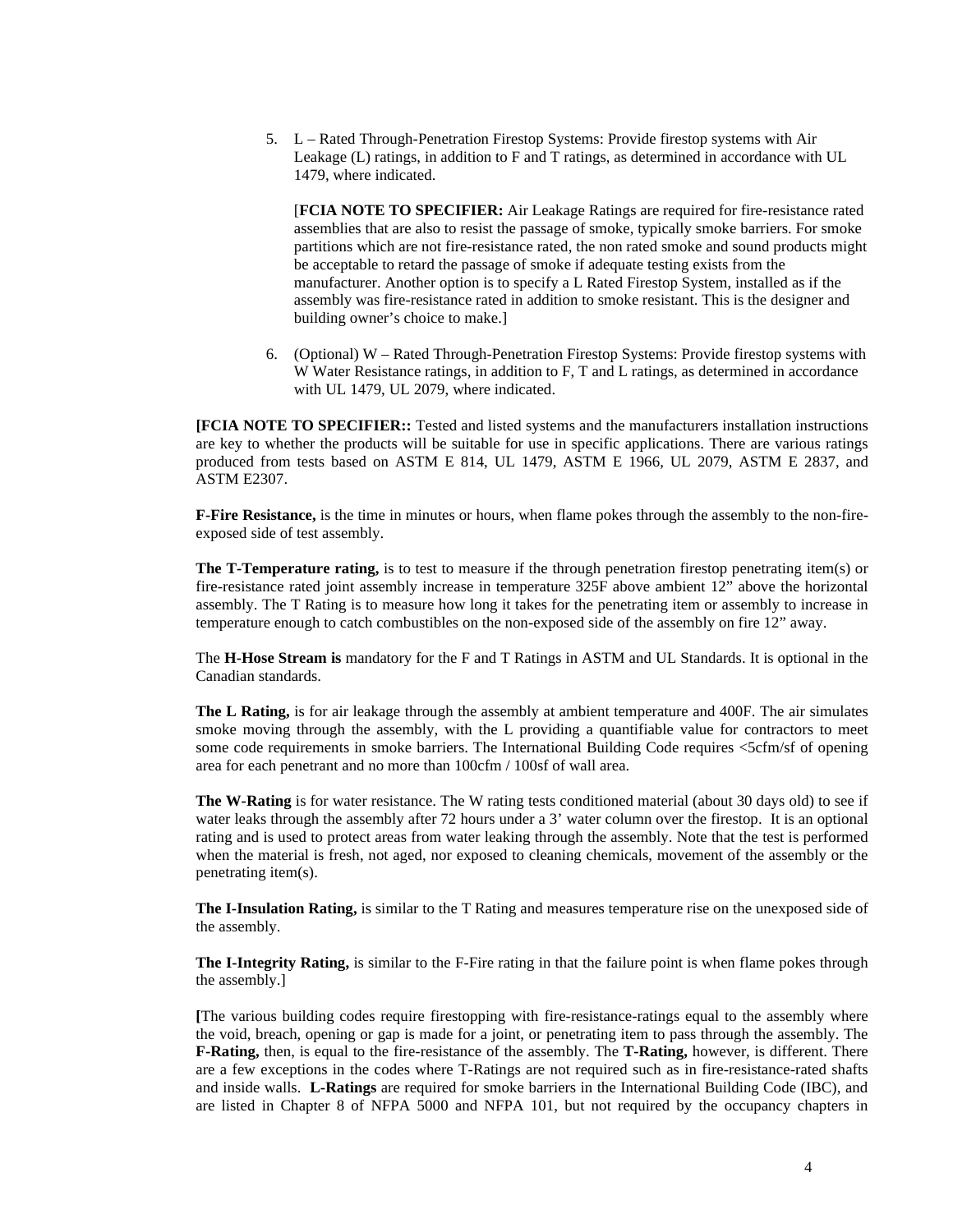NFPA's Standards.. They are not mentioned in the IBC's smoke partition section. FCIA's position is that anyplace smoke is mentioned as a resistance requirement in a fire-resistance rated assembly, that the **L-Rating** is the way to establish quantified smoke resistance. The **L-Rating** is the best way to establish smoke resistance for Firestopping. Where there is no fire resistance rating, manufacturers of products have declared their smoke and sound sealants as suitable for use in those situations. Specifier to verify that the products used in non fire-resistance rated assemblies is suitable. **W-Ratings** are not referenced in the codes. Refer to Chapter 7 of the International Building Code and Chapter 8 of NFPA 5000/101 for specific situations].

- B. Perimeter Interior Fire Barrier Systems: Provide perimeter interior fire barrier systems with fireresistance ratings indicated, as determined per ASTM E 2307, but not less than the fire-resistance rating of the floor construction.
- C. Fire-Resistive Joints: Provide fire resistive joint systems with fire-resistance ratings indicated, as determined by tests performed to ASTM E 1966 and ASTM E 1399, E 2837, or UL 2079, but not less than the fire-resistance rating of the assembly in which the breach, void or joint occurs. For where fire resistance rated walls do not meet and create a breach between a non-fire resistant horizontal assembly, provide fire resistive joint systems with fire-resistance ratings as determined by testing performed in accordance with ASTM E 2837.
- D. For firestopping breaches, gaps or joints exposed to view, traffic, moisture, and physical damage, provide firestop systems that meet conditions expected as communicated through construction documents.
- F. Where there is no specific third party tested and listed, classified firestop system available for a particular firestop configuration, the firestopping contractor shall obtain from the firestop manufacturer, an Engineering Judgment (EJ) or Equivalent Fire Resistance Rated Assembly (EFRRA) for submittal. All EJ's or EFRRA's to state the manufacturer EJ/EFRRA will pass the fire tests referenced in this specification section for the application, if tested.

[**FCIA NOTE TO SPECIFIER:** There are some jurisdictions that require an engineer's stamp on EJ/EFRRA's.]

### 1.05 SUBMITTALS

**[FCIA NOTE TO SPECIFIER:** It is critical that BOTH the manufacturers installation, inspection and

repair instructions be provided in addition to the system design listings. Repair procedures are needed for destructive testing that is an option within ASTM E2174 and ASTM E 2393 Inspection Standards. Inspection acceptance criteria needs to be established by the listing and manufacturer's instructions. Without these, fire and life safety is compromised.]

- A. Submit Manufacturers Product Data Sheets and Manufacturer Installation Instructions, and repair procedures for each type of product selected for the firestop system. Certify that Firestop Material shall be asbestos free and complies with local regulations.
	- 1. Certification by firestopping manufacturer that products supplied comply with local regulations controlling use of volatile organic compounds (VOC's) and are nontoxic to building occupants.
- B. Submit system design listings, including illustrations from a nationally recognized testing agency that is applicable to each firestop configuration.

 [**FCIA NOTE TO SPECIFIER:** It is important to NOT have specific systems selected in specifications and on the plans. Penetrating items change as do joint sizes and types from design to construction. That's why the firestop installation contractor selects the systems.]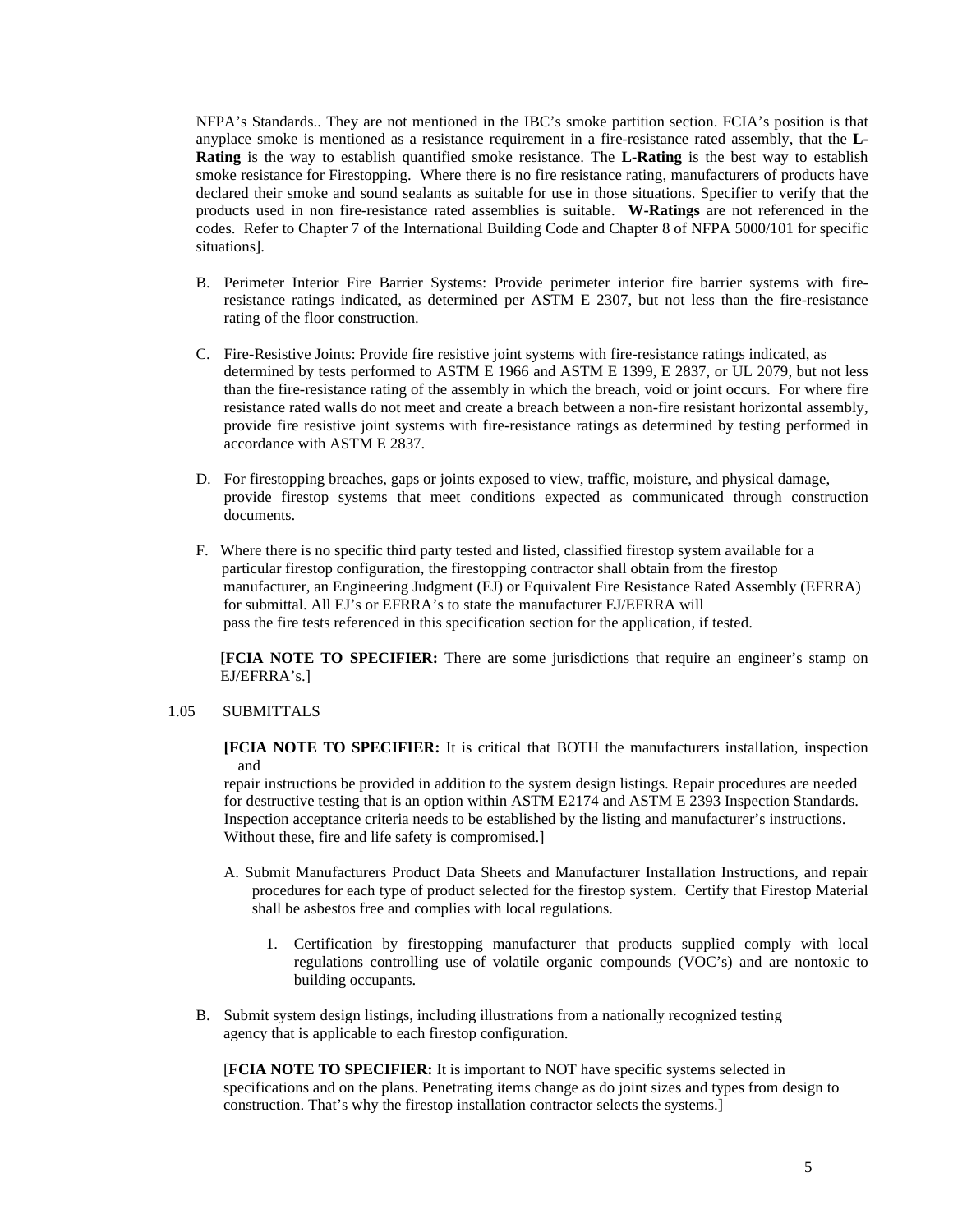- 1. Systems shall be submitted and reference system numbers in the UL Fire Resistance Directory or Online Certification Directory, under product categories XHEZ, XHDG or XHBN. As an alternative, system numbers from other approved agencies shall be submitted. An example of selected numbering, but not the complete numbering system is:
	- a. Breaches in Concrete Assemblies with penetrating items listed below passing through:
		- i. Metal Penetrating Items. C-AJ-1XXX.
		- ii. Plastic Penetrating Items C-AJ-2XXX
		- iii. Cables C-AJ-3XXX
		- iv. Cable Trays C-AJ-4XXX
		- v. Insulated Penetrating Items C-AJ-5XXX
		- vi. Multiple Penetrating C-AJ-8XXX NOTE: There may be some systems available in other alpha numeric categories.
	- b. Breaches in Gypsum Wallboard Assemblies with penetrating items listed below passing through:
		- i. Metal Penetrating Items W-L-1XXX.
		- ii. Plastic Penetrating Items W-L-2XXX
		- iii. Cables W-L-3XXX
		- iv. Cable Trays W-L4XXX
		- v. Insulated Penetrating Items W-L-5XXX
		- vi. Multiple Penetrating W-L-8XXX
		- vii. NOTE: There may be some systems available in other alpha numeric categories.
	- c. Breaches between Walls and floors, with voids, gaps, intersections of dissimilar materials:
		- i. Concrete to Concrete Wall to Floor HW-S or HW-D-XXXX
		- ii. Framed Wall to Concrete Wall WW-S or WW-D-XXXX NOTE: There may be some systems available in other alpha numeric categories.
	- d. Breaches between curtain walls and horizontal Assemblies:
		- i. CW-S-XXXX or CW-D-XXXX
		- ii. NOTE: There may be some systems available in other alpha numeric categories.
	- e. Breaches between the bottom of the fire-separation and horizontal assembly. i. BW-S-XXXX
- 2. Where there is no specific third party tested and classified Firestop System available for particular firestop configuration from any manufacturer, the firestopping contractor shall obtain from the firestop manufacturer an Engineering Judgment (EJ) or Equivalent Fire Resistance Rated Assembly (EFRRA) for submittal. The EJ or EFRRA shall state that the assembly is expected to pass the appropriate fire test and is equivalent to a tested and listed firestop system.
- C. Submit contractor qualifications as noted in 1.06 "Quality Assurance".

### 1.06 QUALITY ASSURANCE

A. Fire-Test-Response Characteristics: Provide firestopping System Design Listing by a nationally recognized testing agency in accordance with the appropriate ASTM or UL Standard(s) per article 1.04 or another agency performing testing and follow-up inspection services for firestop materials that is acceptable to the authority having jurisdiction.]

[**FCIA NOTE TO SPECIFIER:**: A nationally recognized testing agency may be UL, LLC, FM Approvals, Intertek Testing Services, or another agency performing testing and follow-up inspection services for firestop materials that is acceptable to the authority having jurisdiction.]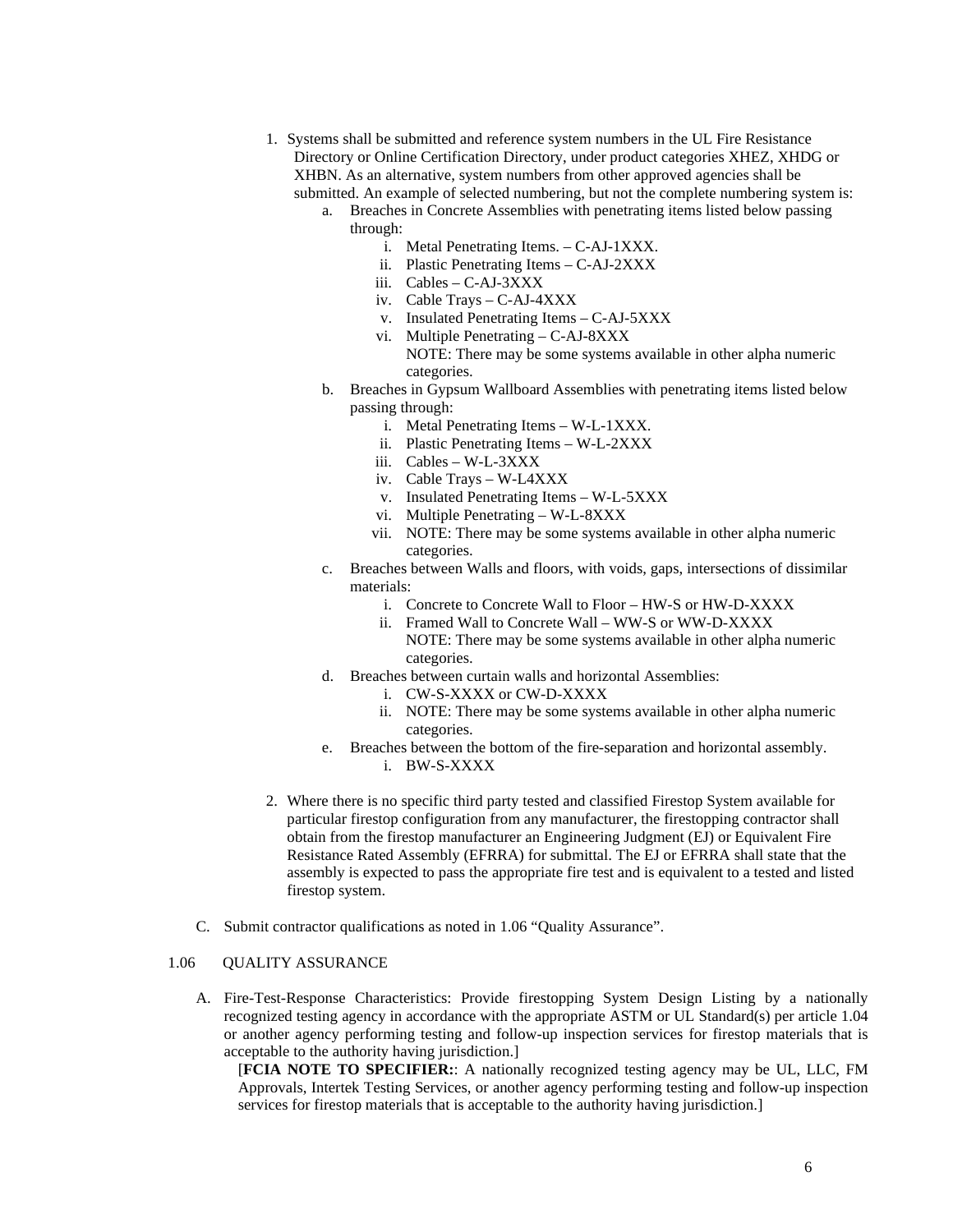- B. Contractor Qualifications: Acceptable firestop installation (installer) firms shall be:
	- 1. FM Approved in accordance with FM 4991 Standard for the Approval of Firestop Contractors, or.
	- 2. UL Qualified Firestop Contractor, AND,
	- 3. Firestop Contractors International Association Contractor Member in good standing. Submit written proof of current membership in good standing.
	- 4. Licensed by the State or local authority, where applicable.
	- 5. Shown to have successfully completed not less than 5 comparable scale projects.

[**FCIA NOTE TO SPECIFIER:** The FM 4991 and UL Qualified Firestop Contractor Programs are optional, third party audit programs of a firestop installation contractor's management system – how the contractor gets systems selected, materials in conformance with the listing and construction documents, in addition to a person at the firm that has passed a rigorous examination. FM 4991 Approved and UL Qualified Firestop Contractors are available and travel regionally. Firestop manufacturers programs are NOT equal to the FM 4991 or UL QFCP Programs because they are not independent evaluators of the contractor's management system. FM 4991 and UL QFCP costs to the firestop installation contractor are annual fees of about \$3500USD spread across all the projects of the firm for the entire year. Initial approval or qualification range is about \$6500USD. FM 4991 was introduced in 2001 and UL QFCP in 2007. To find FM 4991 or UL Qualified Firestop Contractors, visi[t www.FCIA.org.](http://www.fcia.org/)]

C. Special Inspection Agency Qualifications: Special Inspection agencies shall be: i. IAS AC 291 Accredited for Firestop Systems.

 **[FCIA NOTE TO SPECIFIER:** Special Inspection is required by the IBC in Chapter 17 in accordance with ASTM E 2174 and ASTM E 2393 Inspection Standards. The IBC requires that BOTH the special inspection agency and special inspector be approved by the AHJ. The IAS AC291 is a way to quantifiably quantify the special inspection agency qualifications. Visit [www.FCIA.org](http://www.fcia.org/) for more info. Verify availability of IAS AC291 Accredited Special Inspection Agencies in the project locations.]

- D. Special Inspectors Credentials: Special Inspectors shall have experience in the same type and complexity of work inspected. In addition, both the competence and experience shall be acceptable to the authority having jurisdiction, where inspection is code mandated Special inspectors shall prove competence by passing at 80%, the following Firestop Industry Exams:
	- i. FM Firestop Exam
		- OR
	- ii. UL Firestop Exam
		- AND
	- iii. IFC Firestop Exam

 [**FCIA NOTE TO SPECIFIER:** According to the IBC, special inspectors need to demonstrate competence and experience in the same type and complexity of work inspected. One way to prove competency is through passing the FM or UL Firestop Exam. Both have inspection and installation questions as part of the exam in addition to general and systems selection and analysis knowledge.

- E. Single Source Responsibility: Obtain firestop systems for each kind of penetration and construction condition indicated from a single primary firestop systems manufacturer, to the greatest extent possible.
	- 1. Materials of different manufacture than allowed by the tested and listed system shall not be intermixed in the same firestop system, void, breach, gap, intersection or opening.
	- 2. Tested and listed, classified firestop systems are to be used. If another manufacturer has a tested and listed system, then that system shall be used prior to an Engineering Judgment (EJ) or Equivalent Fire Resistance Rated Assembly (EFRRA).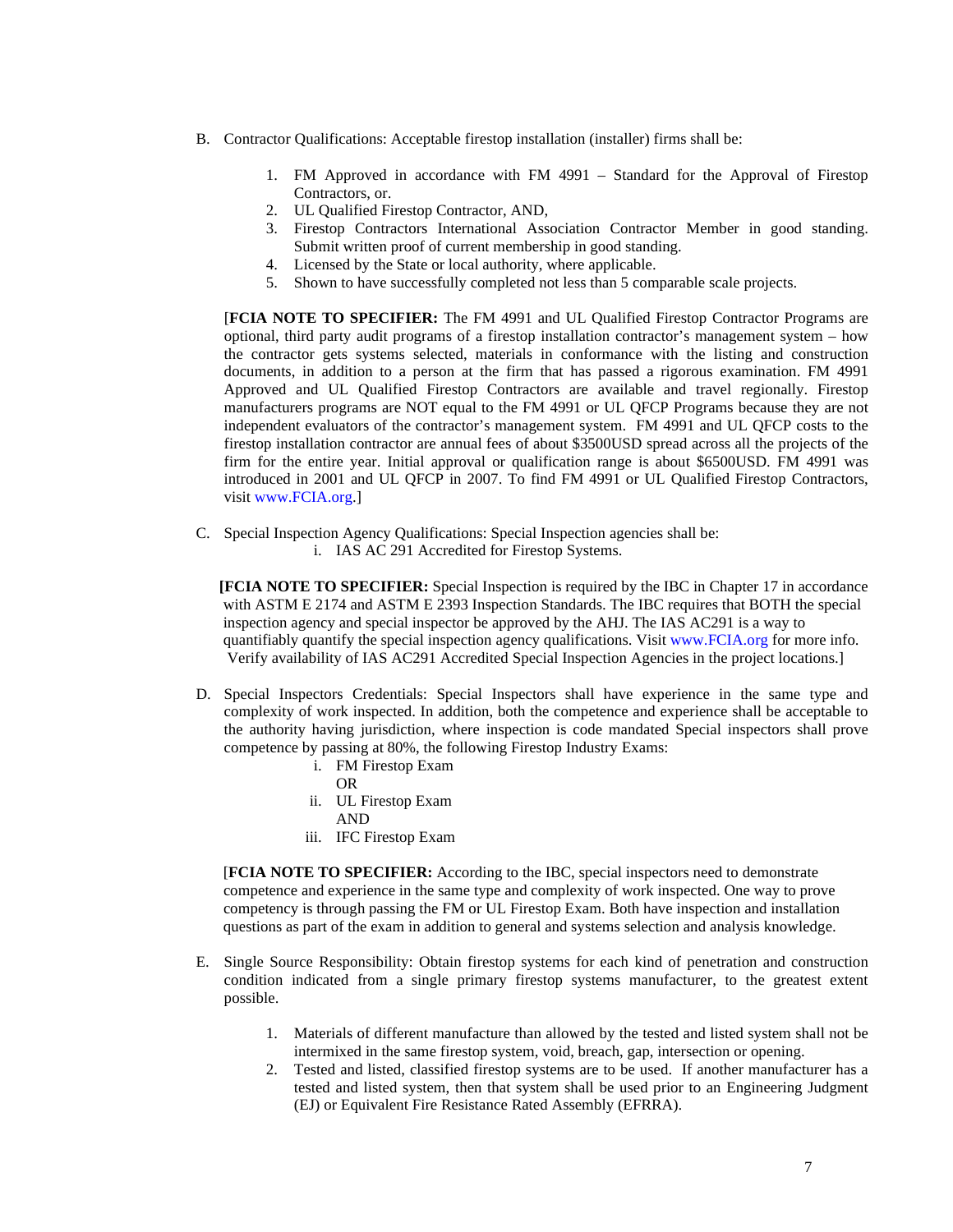- F. Field Constructed Mockup: Prior to installing firestopping, erect mockups for each different firestop system indicated to verify selections made and to demonstrate qualities of materials and execution as well as acceptance criteria. Build mockups to comply with the following requirements, using materials indicated for final installations.
	- 1. Locate mockups on site in locations indicated or, if not indicated, as directed by Architect. Include mockup for each type of system.
	- 2. Notify Architect in advance of the dates and times when mockups will be installed.
	- 3. Obtain Architect and AHJ's acceptance of mockups before start of Work.
	- 4. Retain and maintain mockups during construction in an undisturbed condition as a standard for judging completed unit of Work. Accepted mockups in an undisturbed condition at time of Substantial Completion may become part of completed unit of Work.

## 1.07 DELIVERY, STORAGE, AND HANDLING

- A. Deliver firestopping products to Project site in original, unopened containers or packages with intact and legible manufacturers' labels identifying product and manufacturer.
- B. Store and handle firestopping materials in accordance with manufacturer's instructions.

## 1.08 PROJECT CONDITIONS

- A. Environmental Conditions: Install firestopping in accordance with manufacturers written instructions and the system design listings.
- B. Ventilation: Ventilate per firestopping manufacturers' instructions or Safety Data Sheet (SDS)

#### 1.09 SEQUENCING, SCHEDULING

A. Project coordination is essential to inform and educate all the parties involved with the firestopping process of their role and how they can affect firestopping on the project. A pre-construction meeting shall be scheduled and required for all parties involved prior to the start of construction. Firestop Systems tested and listed systems from laboratory directories, engineering judgements/equivalent fire resistance rated assembly documentation shall be used to prepare breaches in fire-resistance rated and smoke resistant assemblies.

### 1.10 ENVIRONMENTAL REGULATIONS

- A. All materials shall be asbestos free and comply with local VOC Regulations.
- B. If required, hazardous disposal of firestop materials shall be strictly observed as noted on the individual SDS.

#### **PART 2 PRODUCTS**

#### 2.01 FIRESTOPPING, GENERAL

- A. Systems listed by approved testing agencies, as identified in part 1 above, may be used, providing they conform to the construction type, penetrant type, physical properties, joint, breach, gap or opening size, annular space requirements and fire-resistance rating involved in each separate instance.
- B. Manufacturer of firestop products shall have been successfully producing and supplying these products for a period of not less than 3 years, and be able to show evidence of at least 10 projects where similar products have been installed and accepted.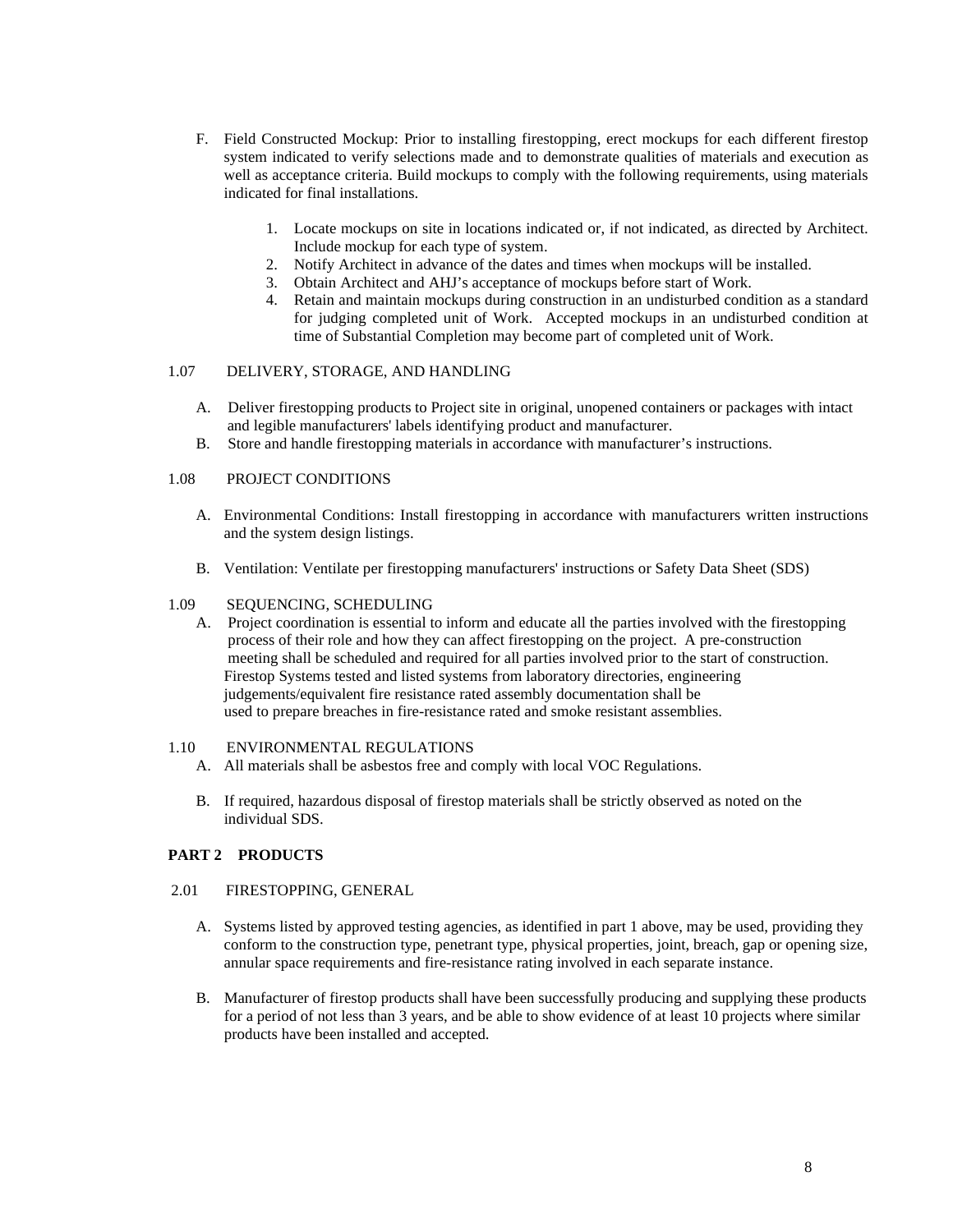- C. Firestop products produced by FCIA Manufacturer Members in good standing.
	- a. 3M Fire Protection Products
	- b. BALCO, Inc.
	- c. Construction Specialties, Inc.
	- d. EMSEAL Joint Systems, Ltd.
	- e. Fireline 520, an Inpro Company
	- f. HILTI, Inc.
	- g. International Carbine Technology Co., Ltd.
	- h. NUCO, Inc.
	- i. Rectorseal/CSW Industrials
	- j. ROCKWOOL
	- k. Specified Technologies, Inc.
	- l. Thermafiber, Inc. (An Owens Corning Company)

## **PART 3 EXECUTION**

#### 3.01 EXAMINATION

A. Examine substrates and conditions, with Installer present, for compliance with manufacturers installation requirements for opening configurations, penetrating items, substrates, and other conditions affecting performance of firestopping. Notify the responsible party or parties of any unsatisfactory conditions. Do not proceed with installation until unsatisfactory conditions have been corrected.

## 3.02 PREPARATION

- A. Cleaning & Preparation: Clean and prepare surfaces as recommended by firestop system Manufacturer's installation instructions and the system design listing.
- B. Verify that system components are clean, dry, and ready for installation.
- C. Verify that field dimensions are as shown on the Drawings, tested and listed, classified systems, Engineering Judgments, EFRRA's and as recommended by the manufacturer's installation instructions.

### 3.03 INSTALLING PENETRATION FIRESTOPS

- A. General: Comply with the "System Performance Requirements" article in Part 1 and the throughpenetration firestop manufacturer's installation instructions and drawings pertaining to products and applications, systems indicated.
	- 1. Coordinate with other trades to assure that all pipes, conduit, cable, and other items, which penetrate fire-resistance rated construction, have been permanently installed prior to installation of firestop assemblies.
	- 2. Multiple penetrations require minimum space between penetrating items equal to the size of the smallest penetrating item, minimum 50mm (2") spacing.
	- 3. Schedule the work to assure that partitions and all other construction that conceals penetrations are not erected prior to the installation of firestop and smoke seals.
- B. Install packing/backing/forming materials and other accessories in accordance with manufacturers installation instructions, tested and listed, classified systems
- C. Install fill, void and cavity materials for through-penetration firestop systems by proven techniques as recommended by the manufacturer, tested and listed, classified system and tooled to produce the following results: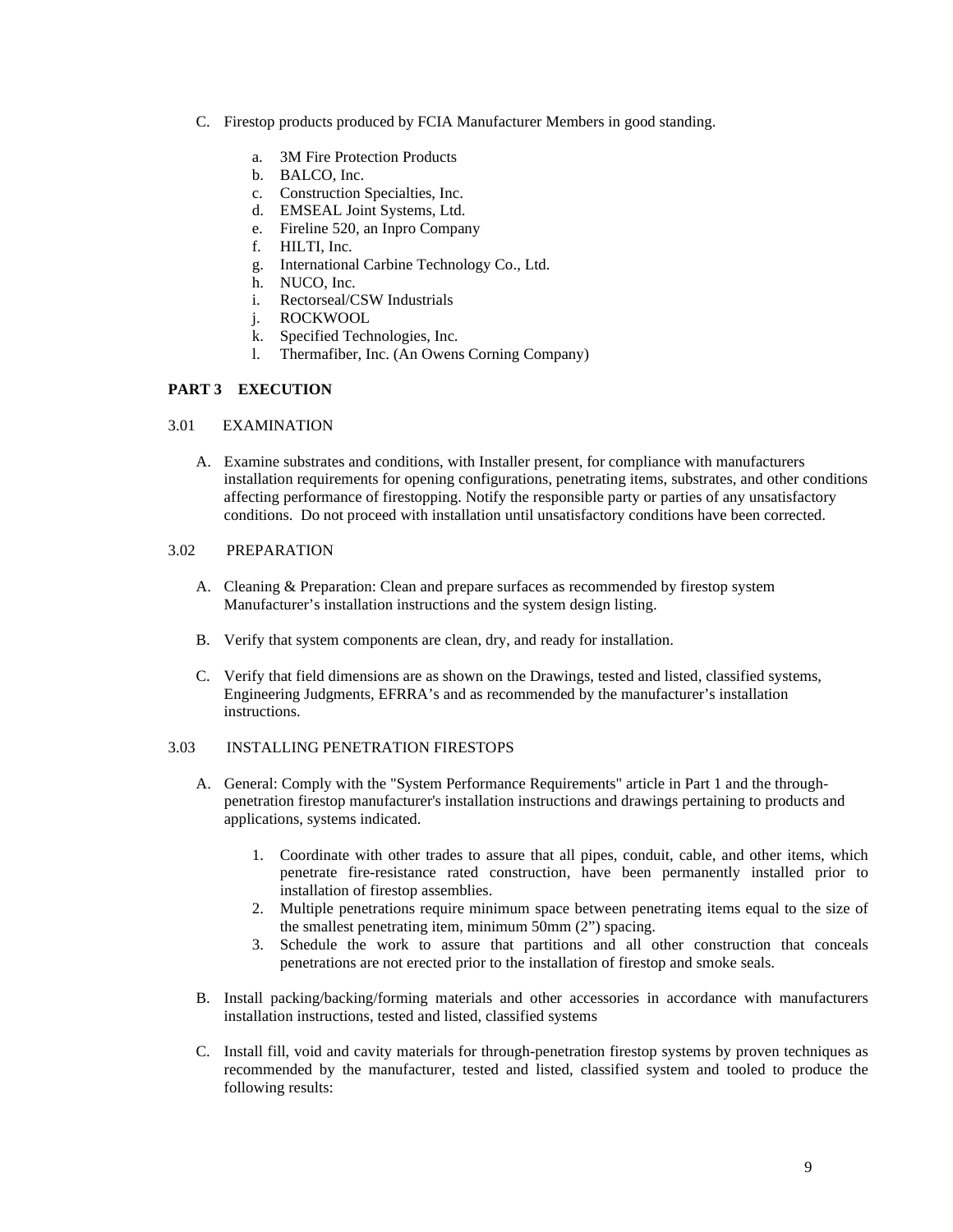- 1. Clean surfaces as recommended by manufacturers' written instructions and the system design listing.
- 2. Completely fill voids and cavities formed by openings, forming materials, accessories, and penetrating items, in accordance with the system design listing.
- 3. Install materials so they contact and adhere to substrates formed by openings and penetrating items.
- 4. Finish to produce smooth, uniform surfaces as recommended by manufacturer's installation instructions and tested and listed, classified system requirements.

## 3.04 INSTALLING FIRESTOP JOINT SYSTEMS

- A. General: Comply with the "System Performance Requirements" article in Part 1 and with the firestop manufacturer's installation instructions, system design listings and drawings pertaining to products and applications indicated.
	- 1. Install joint forming materials to provide support of firestop materials during application and at the position required to produce the cross-sectional shapes and depths of installed firestop material relative to joint widths that allow optimum sealant movement capability and develop fire-resistance rating required.
- B. Install tested and listed, classified systems and non-tested EJ's, EFRRA's that result in firestop materials:
	- 1. Directly contacting and fully wetting joint substrates.
	- 2. Completely filling recesses provided for each joint configuration in accordance with the system design listing,
	- 3. Providing uniform, cross-sectional shapes and depths relative to joint width that optimize movement capability and meet tested and listed system requirements.
- C. Tool or smooth non-sag firestop sealant materials immediately after their application and prior to the time skinning or begins as stated in the manufacturer's installation instructions. Form smooth, uniform beads of configuration indicated or required to:
	- 1. produce fire-resistance rating
	- 2. to eliminate air pockets
	- 3. to ensure contact and adhesion with sides of joint.

## 3.05 INSTALLING PERIMETER FIRE BARRIER SYSTEMS

- A. General: Comply with "System Performance Requirements" article in Part 1 and with the firestop manufacturer's installation instructions, systems design listings and drawings pertaining to products and applications indicated.
- B. Install metal framing, curtain wall insulation, mechanical attachments, safing materials and other firestop system components as applicable within the system design, engineering judgement/equivalent fire-resistance rated assembly.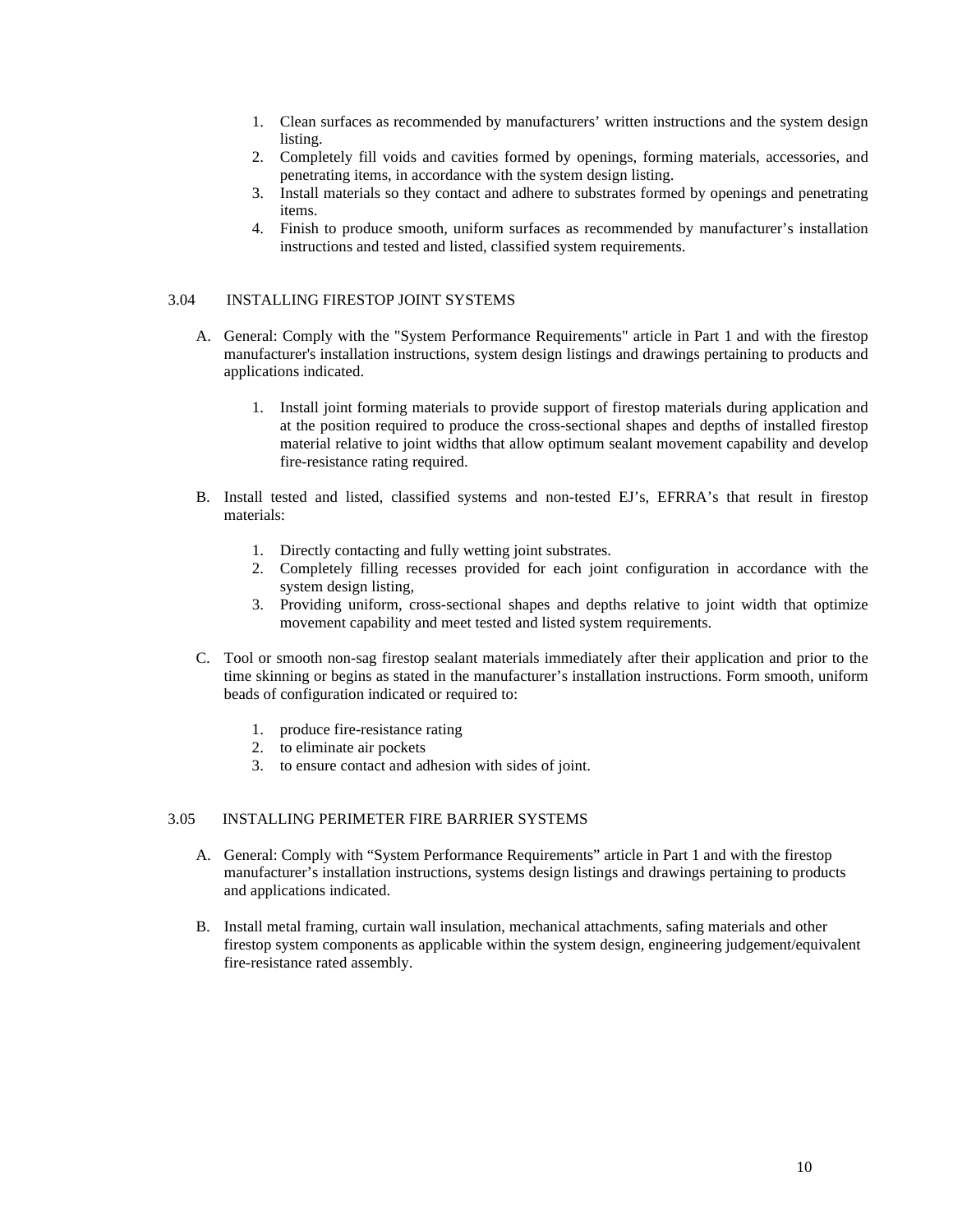## 3.06 FIELD QUALITY CONTROL

- A. Provide either of the following:
	- a. CERTIFICATE OF CONFORMANCE Firestopping shall be installed by an FM 4991 Approved Firestop Contractor and/or UL Qualified Firestop Contractor. The installer shall issue to AHJ and Owner a Certificate of Conformance confirming that the work has been carried out in accordance with specifications.

…AND/OR...

b. INSPECTION – Independent inspection agency employed and paid by owner, will examine firestopping in accordance with ASTM E – 2174, "Standard Practice for On-Site Inspection of Installed Firestops and ASTM E-2393, "Standard Practice for On-Site Inspection of Installed Firestop Joint Systems. The type of firestop is defined as by system design listing by firestop installation contractor.

[**FCIA NOTE TO SPECIFIER:**: Chapter 17 of the 2012-2018 International Building Code requires ASTM E 2174-09 and ASTM E 2393-09 for buildings 75' and higher, and Occupancy Category III or IV buildings constructed in accordance with Section 1604. Firestopping is a very detailed, technical installation. Inspection for all contractors installing firestop is critical. If the percentage inspection does not include 'by contractor', then contractors might not get inspected. The same system design listing is used by many contractors from mechanical, plumbing electrical to communications and low voltage, piping contractors.

#### 3.07 CLEANING

- A. Clean off excess fill materials and sealants adjacent to penetrations, openings and joints as work progresses. Use methods and cleaning materials approved by manufacturers of firestopping products and or assemblies in which penetrations, openings, gaps and joints occur.
- B. Protect firestopping during and after curing period from contact with contaminating substances. If damage caused by others, owner and general contractor to instruct firestop contractor to make appropriate repairs and charge to appropriate installer subcontractors.

#### 3.08 DOCUMENTATION

A. Documentation: Provide details of installations, with Listed Systems and/or EJ/EFRRA's and locations on Life Safety Drawings for restoring the fire resistance rating or smoke resistant properties where a breach in an assembly occurs for a fire-resistance rated joint, penetration and/or safing slot, perimeter interior fire containment system. Such documentation shall be delivered as a binder, electronic or software application/program to the building owner or manager at the end of construction. This information shall be part of the closeout documents. Documentation shall be composed in a concise and comprehensible manner by so that the Authority Having Jurisdiction (AHJ) can understand and verify installations.

**[NOTE TO SPECIFIER:** A closeout document is required by the 2018 International Fire Code, and is called an Inventory. The inventory of fire-resistance including firestopping is important for the AHJ to be able to verify what the installed firestop systems are for final approval and building owner and manager maintenance. The International Fire Code, NFPA 1, NFPA 101 all state that fire-resistance rated and smoke-resistant assemblies be maintained for the life of the building. While this should be specified in Division 1, it is very specific here in 07-84-00. It would be better suited to have the work result documented by the contractor who installs the systems directed by 07-84-00. If this section is moved to Division 1, and used in its entirety for this work, it is also appropriate.